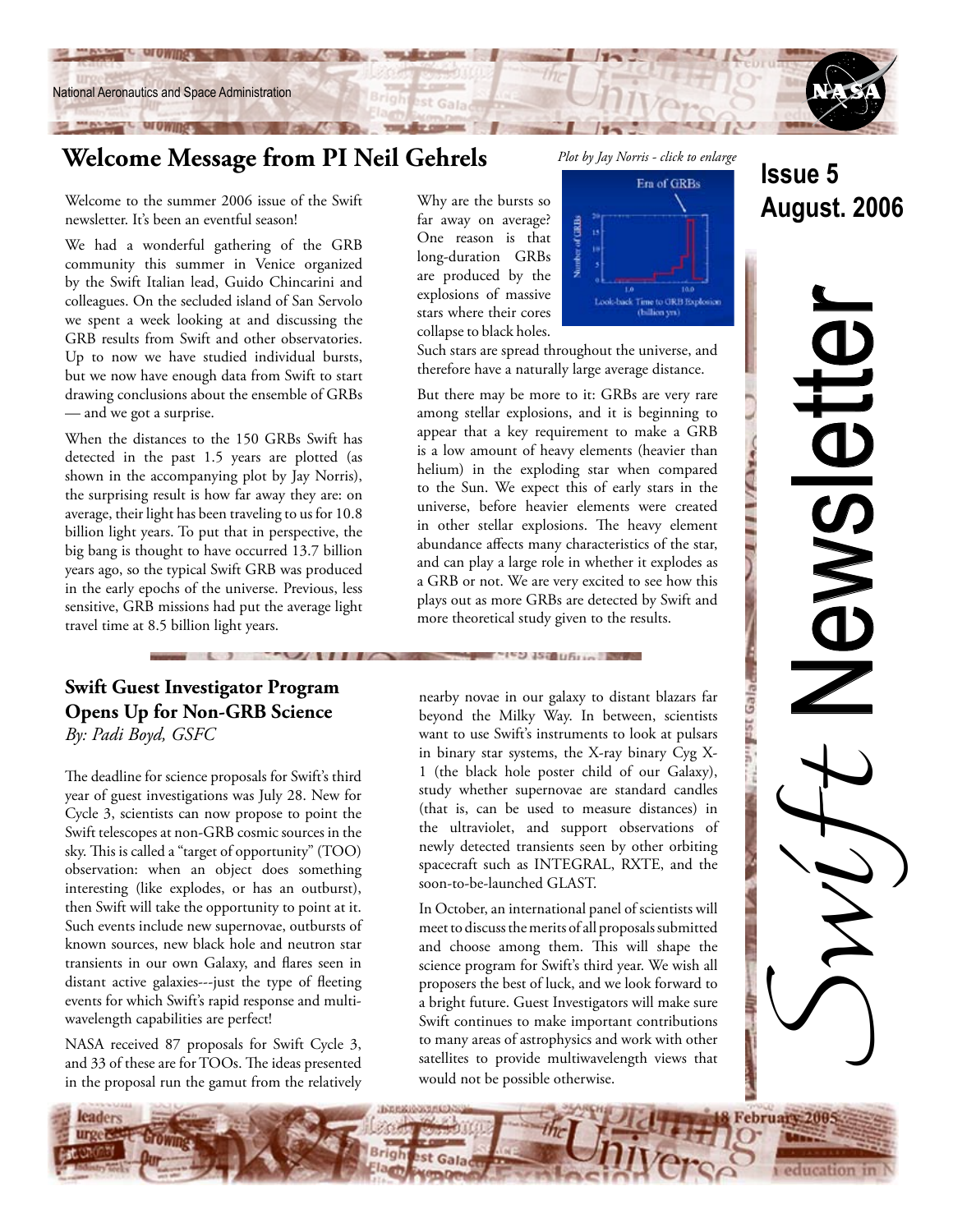

**Swift in the News**

*by Lynn Cominsky, SSU E/PO*

### **3/31/06 - Exploding "star within a star"**

X-ray observations by Swift of the outburst from RS Ophiuchi were reported at the National Astronomy Meeting in the UK. RS Oph is a binary system containing a white dwarf orbiting around a red giant star. For more information see newsletter article or the [UK Swift site](http://www.swift.ac.uk/RSOph.shtml) (*http://www.swift.ac.uk/ RSOph.shtml*).

### **4/4/06 - An unusual burst in distant Universe.**

Swift detected a burst on August 1, 2005 that made the news at the National Astronomy Meeting in the UK. GRB 050801 was unusual in that Swift observed a bright afterglow with steady emission both in X-ray and optical wavelengths that lasted for 250 seconds after the end of the prompt gamma-ray emission, and occurred before the afterglow began its typical decline in brightness. Scientists have suggested that the end product of this GRB could have been a magnetar, rather than a black hole.

### **5/12/06 - X-rays Fly as Cracking Comet Streaks Across the Sky.**

 Scientists using NASA's Swift satellite have detected X-rays from a comet that is now passing the Earth and rapidly disintegrating on what could be its final orbit around the sun. The [press release](http://swift.gsfc.nasa.gov/docs/swift/news/2006/06-35.html) (*http://swift.gsfc. nasa.gov/docs/swift/news/2006/06-35.html*) is on the NASA Goddard Space Flight Center website, and the [image is on the NASA](http://www.nasa.gov/mission_pages/swift/main/index.html)  [site](http://www.nasa.gov/mission_pages/swift/main/index.html) *(http://www.nasa.gov/mission\_pages/swift/ main/index.html).*

ages, see: *<http://swift.gsfc.nasa.gov/docs/swift/news/>*

For links to all of these press releases and im-

### **Swift Sees a Different Kind of Explosion**

*By: Kim Page and Michael Bode, University of Leicester*

On 12th February 2006, the recurrent nova RS Ophiuchi went into outburst for the first time in 21 years. It is one of only a few novae which erupt every few decades, rather than on timescales of thousands of years as do classical novae. The RS Oph system consists of a white dwarf (thought to be near the upper mass limit for such a star) and a red giant, in a 456-day orbit around each other—such a system is called a binary. The white dwarf accretes matter from the outer layers of the red giant until there is sufficient hydrogen on its surface to explode like a runaway nuclear bomb.

Thanks to the rapid turnaround of the Swift Target of Opportunity system, we obtained X-ray observations of RS Oph far more rapidly and frequently than has ever been the case for previous outbursts of such systems: observations started after only three days and have continued ever since. All three instruments onboard Swift have observed (and detected) RS Oph. For the UVOT, the grisms had to be used - the source was far too bright for the filters! In addition, when the BAT data were examined, we found that the source was detected during the outburst itself (see figure) - the first time this has been accomplished for any nova.

For the first few days, the X-ray emission brightened rapidly, then began to fade.

This emission is thought to be from shock waves generated as ejecta from the nova, traveling at several thousand km per second, slam into the stellar wind from the red giant at a large distance from the stars themselves. A paper is now in press with the Astrophysical Journal about this aspect of the nova, where RS Oph acts like a dramatically sped-up supernova remnant. About a month after the outburst the character of the emission changed dramatically and seemed to be coming from the central binary itself. Work is now in progress to fully understand this new phase.

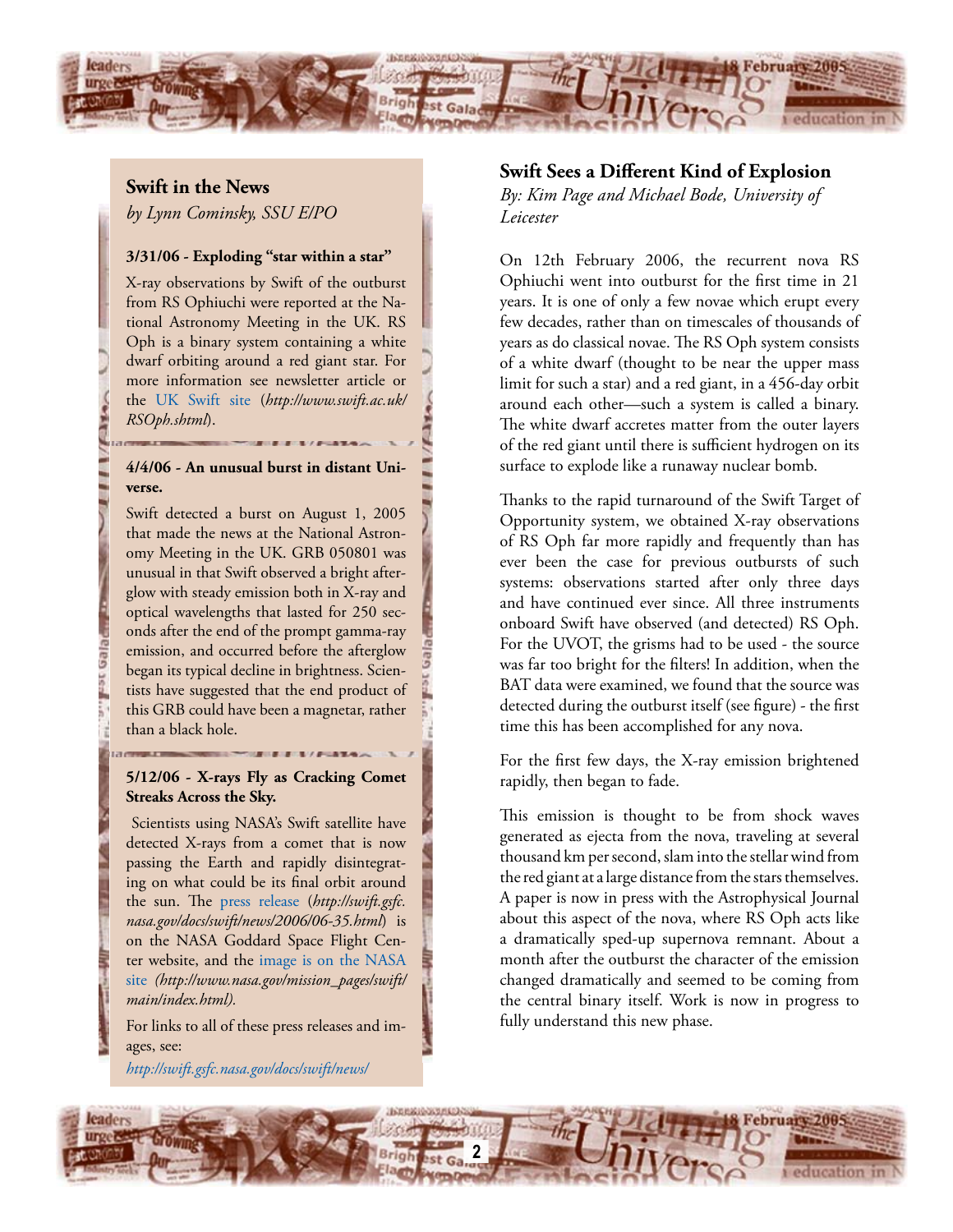

Swift is ideal for following such an event, since we could obtain X-ray and UV/optical data simultaneously, and, at peak brightness, we were observing RS Oph during every orbit of the day! Observations are planned until the end of October at least; RS Oph will then not be visible to Swift until early next year.

*Swift's Burst Alert Telescope's X-ray view of the region around RS Oph about two days before (left) and two days after (right) the outburst. The nova is clearly visible in the later image.*



### **The GRB Lottery**

*By: Phil Plait and Tim Graves, SSU E/PO*

Observing gamma-ray bursts is frustrating. They may only last for a few seconds before fading into obscurity, making them very hard to detect. Worse, they appear in random parts of the sky, meaning they might pop off during local daytime, or below the horizon. It's an astronomer's nightmare.

 But it can also be an educator's dream. Why not take the random time and placement of the next GRB and turn it into a game for students? That way, the very thing that makes GRB astronomy difficult for scientist becomes an exciting way to engage students about the highest of high-energy events. That's exactly what the SSU E/PO group did by creating the Gamma-Ray Burst Lottery:

### *[http://swift.sonoma.edu/grb\\_lotto/](http://swift.sonoma.edu/grb_lotto/)*

When students enter the game, they pick a spot on the map where they think the next GRB will appear. They can then enter a screen name and a reason why they chose that spot -- creativity is encouraged! When the next GRB is detected, the location is checked against all the students' guesses. The student with the closest guess wins the game! They're notified by email that they have won the GRB lottery, and then they can download a certificate with their name, the name and location of the burst, which satellite saw the burst, and when the burst was detected. As a prize, they can also order an educational product from the SSU group, an ability usually reserved for teachers and scientists.

The Lottery page itself has lots of charming graphics, including an animated Swift that follows your cursor and a GRB that runs away when you try to point to it. The site comes with complete instructions, and also has a tutorial about GRBs which includes a history of how GRBs were first discovered, and the science behind these violent and exciting explosions in deep space.